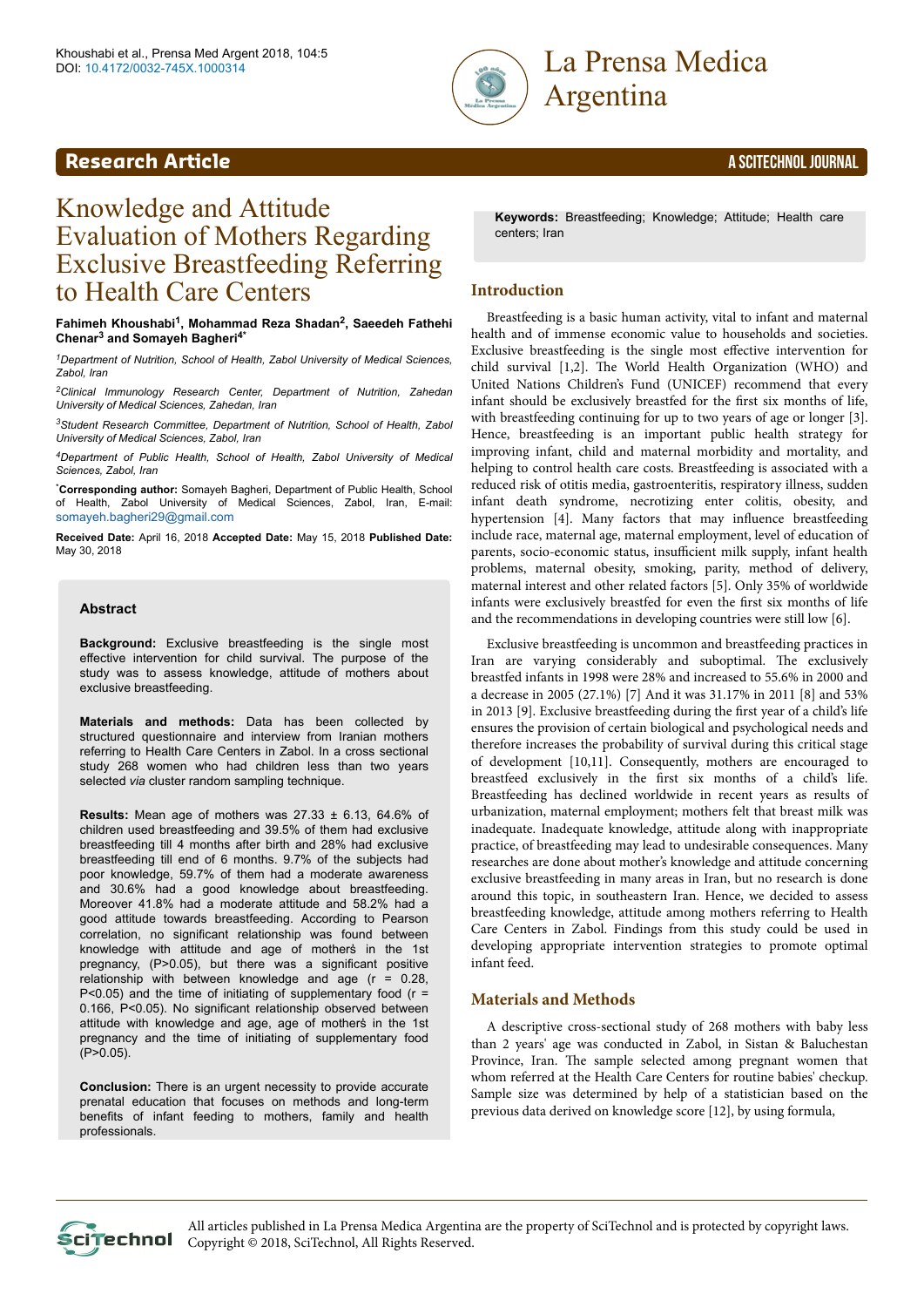$$
n=\frac{z_{1-\frac{\alpha}{2}}^2p(1-p)}{a^2}
$$

with 5% marginal error and 95% CI. Finally, 270 pregnant women selected through randomized cluster stratified sampling method. Inclusion criteria involved all mothers with baby less than 2 years' age visiting the Health Care Centers, Zabol. Exclusion criteria included, conditions where breastfeeding is contraindicated like galactosemia, mother suffering from cancer, active tuberculosis, psychoses. The study approved by Ethics Committee of Zabol University of Medical Sciences, Iran, in 2016. A written informed consent was taken from eligible participants.

Data collected by structured questionnaire and interview.Data were including demographic characteristics of mothers, their knowledge and attitude toward exclusive breastfeeding.

A structured questionnaire used to assess demographic data, knowledge and attitudes towards exclusive breastfeeding among Participants. Нe questionnaire was containing three sections as follow:

Section A: The demographic form elicited information on participants' background: age, type of delivery, occupation, education level, Type of baby milk feed, the source of information regarding breastfeeding.

Section B: This part of questionnaire was developed by the researchers based on the review of literature and past experiences. Нis section included 33 multiple-choice questions about knowledge. Each item in the knowledge section of the questionnaire had 3 possible responses, namely True, False, and not sure. One mark was awarded for every correct response, zero otherwise. Hence, the total number of marks in the knowledge section ranged from 0 to 33. Total score of awareness varied from zero to 33. Scoring of knowledge were as follow; the total score of 11 and less considered as weak awareness, between 11 and 22 as moderate and more than 22 as good awareness.

Section C: Third part contained 16 questions related to attitude items to determine level of agreement to each question. A 5-option Likert scale from strongly disagrees to strongly agree was applied to all

questions. It is mentionable that some of the questions were negatively worded. Total scores were grouped into three groups (1) score of 30 and less considered as weak attitude, (2) between 30 to 60 as moderate and (3) greater than 60 as good attitudes.

Questionnaire was validated by nutrition experts in Department of Nutrition in Zabol University of Medical Sciences. Reliability of used questionnaire was evaluated by a pilot study on 10% of study population. Analysis of data that gathering by pilot study showed, the questionnaire was reliable with Cronbach's alpha coefficient of 91% and 87 for knowledge and attitude respectively. Finally data analyzed by SPSS ver.18. Continuous variables were expressed as mean ± SD, qualitative data were presented as frequency (percent). One-way ANOVA and post hoc-Tukey test, Student independent sample t test and Pearson correlation were used to determine relationship between variables. A P-value of <0.05 was considered to be statistically significant.

# **Results**

The results of current study demonstrated that, the mean age of mothers was  $27.33 \pm 6.13$  with ranged from 16 to 46 years, 64. 6% of children used breastfeeding and 39.5% of them had exclusive breastfeeding till 4 months after birth and 28% had exclusive breastfeeding till end of 6 months.

The educational levels of 50.4% were secondary and high school, 32.5% had university education and 1.9% of them were illiterate. Нe most of families had two children (37.7%) and a low percent (0.7%) had five children. Нe mode of delivery of 75.4% of mothers was vaginal, while 24.6% were delivered through a Caesarian Section (CS) and 37.7% of them had twice pregnancy experience. Most of the participants (74.3%) were housewives. As depicted in the Table, 64.6% of infants used breastmilk and a low percent of them merely used formula (1.9%). Нe results demonstrated that the highest lactation period (29.5%) was for children between 6-12 months and the lowest (2.2%) was for children who consumed milk for more than 24 months. Majority of participants mentioned, the breastmilk is inadequate for their child (28.4). Нe main sources of mothers' knowledge reading breastfeeding were Health Care Centers personnel's ([Table 1](#page-3-0)).

| <b>Variables</b> |                         | N (%)      | Mean (SD)    | P-value      |       |
|------------------|-------------------------|------------|--------------|--------------|-------|
| Knowledge        | Type of delivery        | Vaginal    | 202 (70.4)   | 19.05 (5.72) | 0.714 |
|                  |                         | Caesarian  | 66 (24.6)    | 19.34 (5.39) |       |
| Attitude         |                         | Vaginal    | 202 (70.4)   | 50.28 (7.42) | 0.261 |
|                  |                         | Caesarian  | 66 (24.6)    | 51.48 (7.73) |       |
| Knowledge        | Mother's job            | Housewife  | 199 (74.3)   | 66 (24.6)    | 0.599 |
|                  |                         | Employed   | 19.06 (5.49) | 19.48 (5.97) |       |
| Attitude         |                         | Housewife  | 199 (74.3)   | 50.66 (7.69) | 0.853 |
|                  |                         | Employed   | 19.06 (5.49) | 50.46(7.0)   |       |
| Knowledge        | Mother's<br>educational | illiterate | 5(1.9)       | 17.6 (7.02)  | 0.014 |
|                  | levels                  | Elementary | 41 (15.3)    | 18.31 (5.62) |       |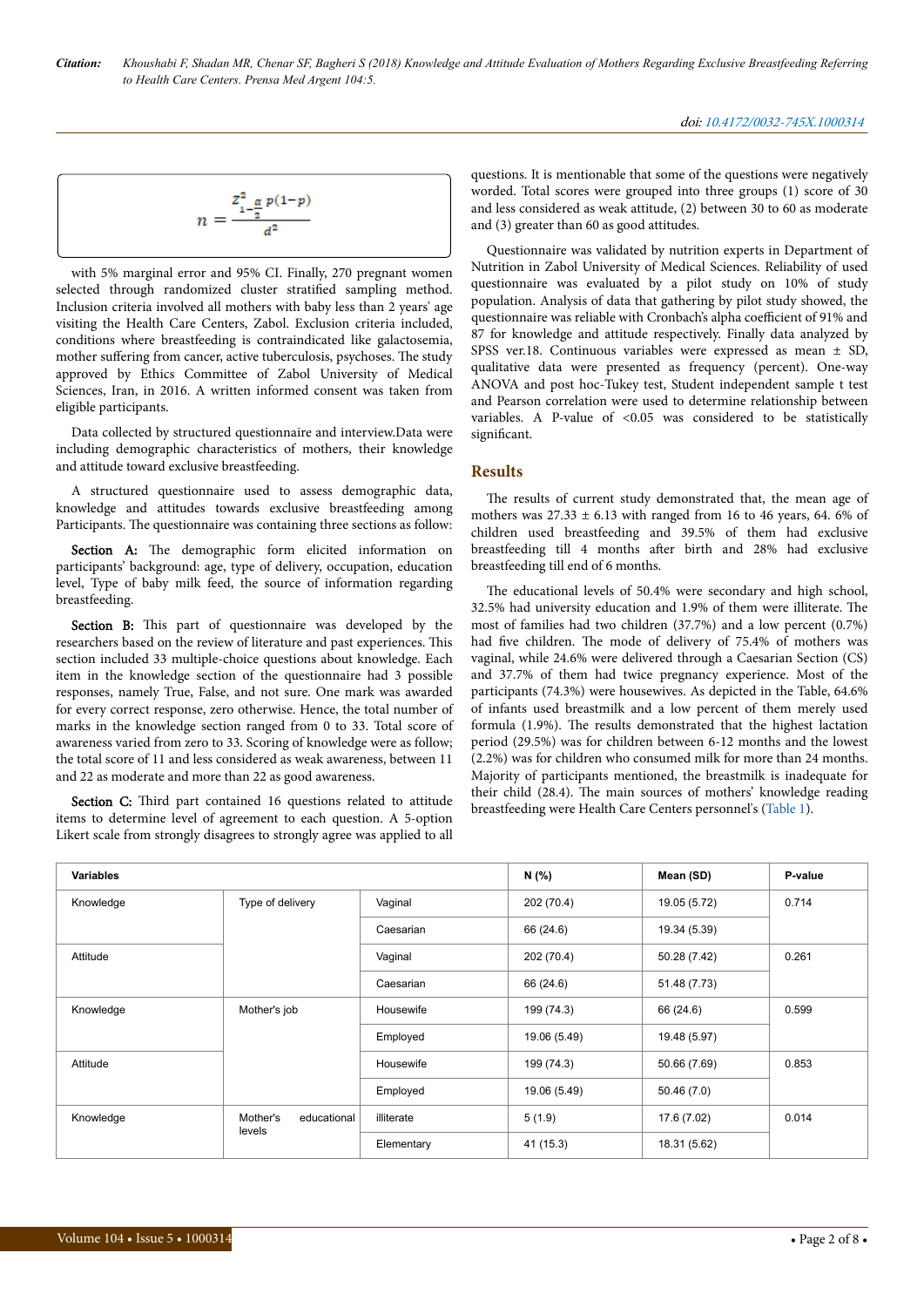|           |                                  | Middle & high school           | 135 (50.4) | 18.4 (5.47)  |       |
|-----------|----------------------------------|--------------------------------|------------|--------------|-------|
|           |                                  | Academic                       | 87 (32.5)  | 20.72 (5.57) |       |
| Attitude  |                                  | illiterate                     | 5(1.9)     | 51.8(2.2)    | 0.553 |
|           |                                  | Elementary                     | 41(15.3)   | 50.09(2.0)   |       |
|           |                                  | Middle & high school           | 135 (50.4) | 50.1 (0.67)  |       |
|           |                                  | Academic                       | 87 (32.5)  | 51.47 (0.81) |       |
| Knowledge | Type of baby milk                | Breast milk                    | 173 (64.4) | 18.88 (5.95) | 0.351 |
|           |                                  | Breast milk & Formula          | 86 (32.1)  | 19.9 (4.73)  |       |
|           |                                  | Formula or others              | 5(1.9)     | 18.2 (4.76)  |       |
| Attitude  |                                  | Breast milk                    | 173 (64.4) | 50.46 (7.79) | 0.757 |
|           |                                  | Breast milk & Formula          | 86 (32.1)  | 50.82 (7.18) |       |
|           |                                  | Formula or others              | 5(1.9)     | 52.8(2.16)   |       |
| Knowledge | Duration of lactation            | No breastfed                   | 4(1.5)     | 14.75 (7.94) | 0.001 |
|           |                                  | $< 6$ months                   | 65 (24.3)  | 17.81 (5.47) |       |
|           |                                  | 6-12 months                    | 79 (29.5)  | 18.02(4.8)   |       |
|           |                                  | 12-18 months                   | 41 (15.3)  | 19.9 (6.49)  |       |
|           |                                  | 18-24 months                   | 66 (24.6)  | 21.3 (4.36)  |       |
|           |                                  | >20 months                     | 6(2.2)     | 20.5 (3.94)  |       |
| Attitude  |                                  | No breastfed                   | 4(1.5)     | 49 (9.46)    | 0.000 |
|           |                                  | $< 6$ months                   | 65 (24.3)  | 50.98 (9.93) |       |
|           |                                  | 6-12 months                    | 79 (29.5)  | 45.09 (8.47) |       |
|           |                                  | 12-18 months                   | 41 (15.3)  | 52.29 (4.7)  |       |
|           |                                  | 18-24 months                   | 66 (24.6)  | 51.96 (3.66) |       |
|           |                                  | >20 months                     | 6(2.2)     | 49.5 (6.65)  |       |
| Knowledge | Causes<br>of<br>using<br>formula | Recommended<br>by<br>relatives | 9(3.4)     | 16.11 (6.25) | 0.654 |
|           |                                  | No getting breast              | 8(3)       | 16.87 (4.15) |       |
|           |                                  | Breast milk is inadequate      | 76 (28.4)  | 19.26 (6.29) |       |
|           |                                  | Child Disease                  | 5(1.9)     | 19 (4.89)    |       |
|           |                                  | Mother's disease               | 6(2.2)     | 19.33 (4.76) |       |
|           |                                  | Mother's employment            | 30 (11.2)  | 19.36(6)     |       |
| Attitude  |                                  | Recommended<br>by<br>relatives | 9(3.4)     | 51.22(6.11)  | 0.35  |
|           |                                  | No getting breast              | 8(3)       | 50.62(6.13)  |       |
|           |                                  | Breast milk is inadequate      | 76 (28.4)  | 51.61 (7.48) |       |
|           |                                  | Child Disease                  | 5(1.9)     | 53.6 (9.62)  |       |
|           |                                  | Mother's disease               | 6(2.2)     | 47.66 (9.24) |       |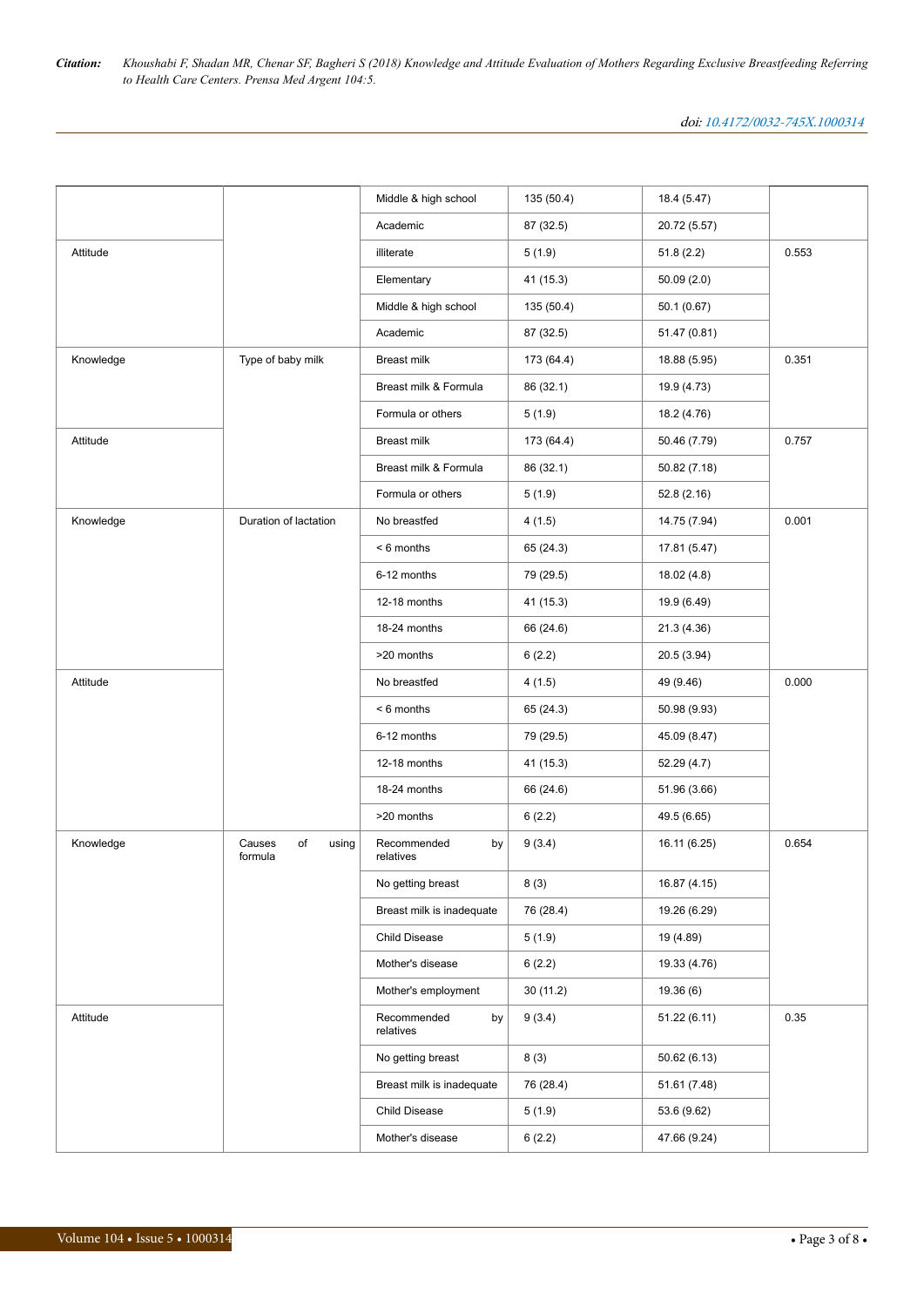<span id="page-3-0"></span>

|           |                                                     | Mother's employment                   | 30(11.2)   | 48.7 (6.46)  |       |
|-----------|-----------------------------------------------------|---------------------------------------|------------|--------------|-------|
| Knowledge | of information<br>Source<br>regarding Breastfeeding | Clinics and health centers<br>experts | 196 (73.1) | 19.26 (5.78) | 0.436 |
|           |                                                     | Baby's doctor                         | 39(14.6)   | 19.46 (5.21) |       |
|           |                                                     | Relatives and friends                 | 28 (10.4)  | 17.85 (5.21) |       |
| Attitude  |                                                     | Health centers personals              | 196 (73.1) | 51.3 (7.45)  | 0.018 |
|           |                                                     | Baby's doctor                         | 39 (14.6)  | 50.97 (5.14) |       |
|           |                                                     | Relatives and friends                 | 28 (10.4)  | 47.1 (8.32)  |       |

Table 1: The mothers' demographic characteristics and relationship with their knowledge and attitude regarding exclusive breastfeeding.

The results showed that 9.7% of the subjects had poor knowledge, 59.7% of them had a moderate awareness and 30.6% had a good knowledge about breastfeeding. Moreover 41.8% had a moderate attitude and 58.2% had a good attitude towards breastfeeding (Table 2).

| Variables |          | N(% )      |
|-----------|----------|------------|
| Knowledge | Weak     | 26(9.7)    |
|           | Moderate | 160 (59.7) |
|           | Good     | 82 (30.6)  |
| Attitude  | Weak     | 0(0)       |
|           | Moderate | 112 (41.8) |
|           | Good     | 156 (58.2) |

Table 2: Distribution of different levels of knowledge and attitude in participant toward exclusive breastfeeding.

Analysis of data showed there was no statistical significant between mothers' knowledge and attitude regarding breastfeeding with their type of delivery, occupation, type of feeding, the cause of using formula (P>0.05). A significant association found between mothers' knowledge and attitude concerning breastfeeding with duration of lactation

(P<0.05). A significant association found between mothers' knowledge and their education levels (p=0.014), based on post hoc -Tukey test, the knowledge of mothers' with university education level was higher than others (P<0.05), while there wasn't significant association between mothers' attitude with their education levels (P>0.05). Analysis of data by post hoc-Tukey test demonstrated that the knowledge of that mothers' hadn't breastfeed to their baby's was significantl\ lower than others, while the attitude of mothers' that had 18 to 24 months' duration of lactation was higher than others. Нere was not significant association between mothers' knowledge and the sources of information regarding breastfeeding (P>0.05). Association between attitude with the source of information regarding breastfeeding was statistically significant (P =  $0.018$ ), based on post hoc-Tukey test mothers believed that, the health care center personnel were the main source of information about breastfeeding (Table 1).

According to Pearson correlation, no significant relationship was found between knowledge with attitude and age of mothers' in the 1st pregnancy, (P>0.05), but there was a significant positive relationship with between knowledge and age ( $r = 0.28$ , P<0.05) and the time of initiating of supplementary food ( $r = 0.166$ , P-value  $0.05$ ) (Table 3). No significant relationship observed between attitude with knowledge and age, age of mothers҆ in the 1st pregnancy and the time of initiating of supplementary food (P>0.05) (Table 3).

| <b>Attitude</b> |                                    |     | Knowledge                                            |         |                                       |     |                                             |
|-----------------|------------------------------------|-----|------------------------------------------------------|---------|---------------------------------------|-----|---------------------------------------------|
| P-value         | Pearson correlation<br>coefficient | N   | Variables                                            | P-value | Pearson<br>correlation<br>coefficient | N   | Variables                                   |
| 0.104           | 0.99                               | 268 | Knowledge                                            | 0.104   | 0.99                                  | 268 | Attitude                                    |
| 0.559           | 0.035                              |     | Age                                                  | 0       | 0.28                                  |     | Age                                         |
| 0.459           | 0.051                              |     | Age in the 1st pregnancy                             | 0.352   | 0.064                                 |     | the<br>Age in<br>1st<br>pregnancy           |
| 0.868           | 0.01                               |     | initiating<br>of<br>of<br>time<br>supplementary food | 0.008   | 0.166                                 |     | time of initiating of<br>supplementary food |

Table 3: Correlation between knowledge and attitude with age, age of mothers in the 1st pregnancy, the time of initiating of supplementary food.

The results showed that 9.7% of the subjects had poor knowledge, 59.7% of them had a moderate awareness and 30.6% had a good knowledge about exclusive breastfeeding.

Mothers' knowledge concerning breastfeeding demonstrated that, the highest correct response (92.2%) were regarding "After delivery is the best time to initial the breastfeed", 91.4% for "neonate need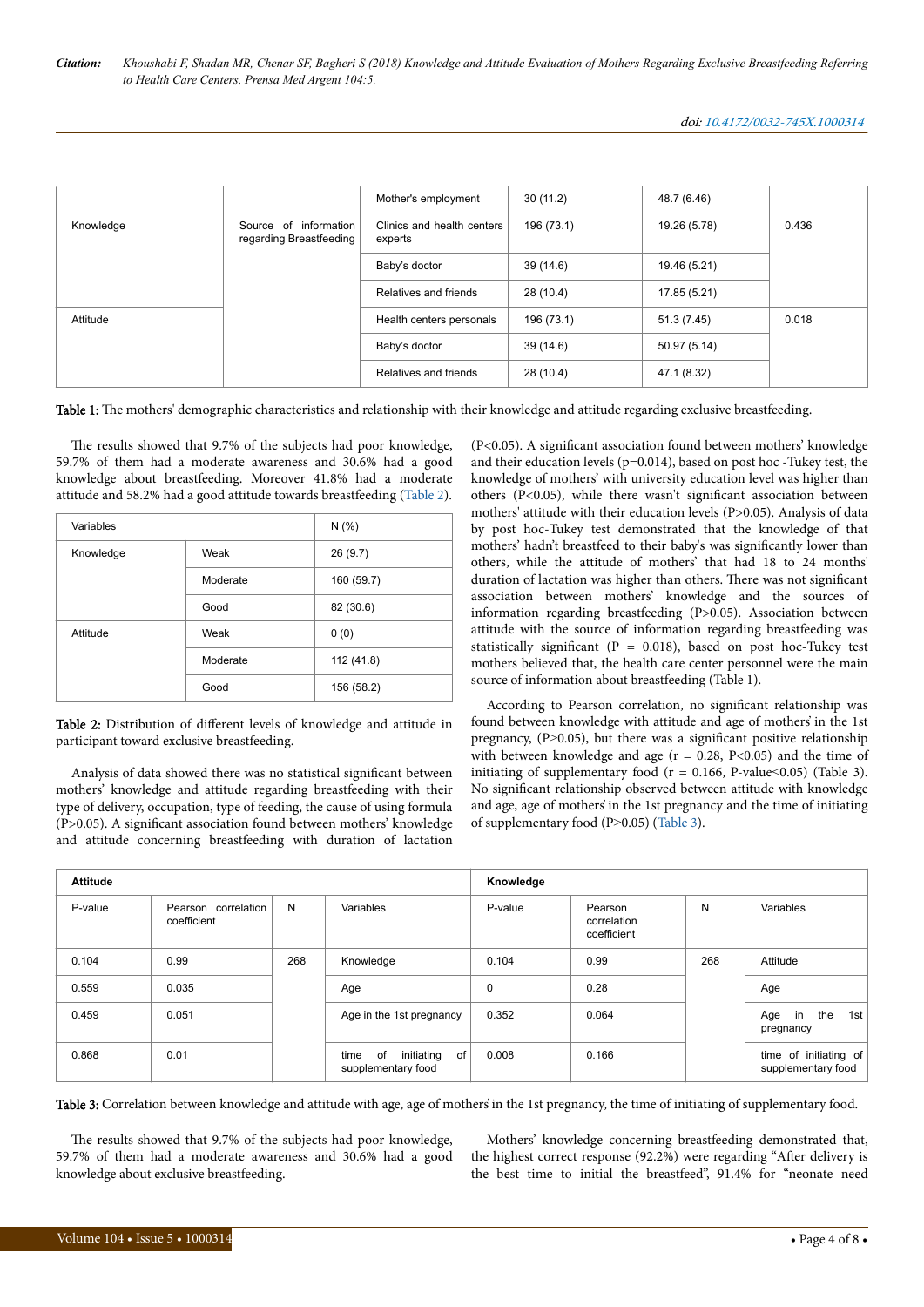breastfeeding throughout the night", 88.1% for "there is a relationship between the mental and psychological status of mother and secretion of her milk", 84% for "the best time to initiate the supplementary food, is the end of the 6th month", 81.7% for "breastfeeding enhance immune system of baby against the illness" and 80.2% for "lactation has not complication for health of mother", 79.1 for "It is possible to keep the mother's milk in the refrigerator", 78.7% for "First milk is low, but it will be increased by lactate", 70.9 for "Colostrum's consumption has effect on health of neonates", also for "Breastfeeding couldn't fully meet the child's need, if supplementary food not be started at suitable time,

thus, it would lead baby to the malnutrition "and for "the nutritional status of mother has not effect on nutrients contents of her milk" and 70.5 % for "Long separation of mother and her neonate's is a main reason for deteriorating (failing) of breastfeeding" and 69% for "Night lactation is effectiveness to increase the mother's milk" and 64.2% for "Glass containers are the first choice and hard plastic transparent containers are the second choice to save mother's milk" and 63.1% for both answers "Mother's milk is compulsory for feeding of immature neonate" and "it's necessary to wash the breast before breastfeeding" ([Table 4](#page-5-0)).

| Item           |                                                                                                                                                            | <b>True</b><br>N (%) | False& not sure<br>N (%) |
|----------------|------------------------------------------------------------------------------------------------------------------------------------------------------------|----------------------|--------------------------|
| $\mathbf{1}$   | After delivery is the best time to initial breastfeed                                                                                                      | 247 (92.2)           | 21(7.8)                  |
| $\overline{2}$ | Colostrum's consumption has effect on health of neonates                                                                                                   | 190 (70.9)           | 78 (29.1)                |
| 3              | First milk is low, but it will be increased by lactate                                                                                                     | 211 (78.7)           | 57(21.3)                 |
| $\overline{4}$ | If neonates cry and dysphoria, it's better feed him/her a little of formula                                                                                | 99 (36.9)            | 169 (63.1)               |
| 5              | Does neonate need breastfeeding throughout the night                                                                                                       | 245 (91.4)           | 23(8.6)                  |
| 6              | According to the nutritional-healthy recommendations, lactation till 6 months is not enough for growing<br>of baby                                         | 144 (53.7)           | 124 (46.3)               |
| $\overline{7}$ | Based on nutrition expert recommendation, the best time to initiation the supplementary food, is the end<br>of 6th month                                   | 225 (84)             | 43 (16)                  |
| 8              | Breastfeeding couldn't fully meet the child's need, if supplementary food not be started at suitable time,<br>thus, it would lead baby to the malnutrition | 190 (70.9)           | 78 (29.1)                |
| 9              | Immunoglobulins are maternal immunity products that, there are in the mothers milk                                                                         | 147 (54.9)           | 121 (45.1)               |
| 10             | Breastfeeding Enhance immune system of baby against the illness                                                                                            | 219 (81.7)           | 49 (18.3)                |
| 11             | If mother shouldn't take a healthy food to improve the quality of her milk, the quality of milk will not<br>enough for her child's growth                  | 17(6.3)              | 251 (93.7)               |
| 12             | The nutritional status of mother has not effect on nutrients contents of her milk                                                                          | 190 (70.9)           | 78 (29.1)                |
| 13             | There is a relationship between the mental and psychological status of mother and secretion of her milk                                                    | 236 (88.1)           | 32 (11.9)                |
| 14             | Eating fennel seed by mother helps to increase her breastmilk                                                                                              | 123 (45.9)           | 145 (54.1)               |
| 15             | Mother's milk has low level of iron, but, it has high level of absorption in the intestine of baby                                                         | 136 (50.7)           | 132 (49.3)               |
| 16             | Breastfeeding helps to prevent the further conception                                                                                                      | 118(44)              | 150 (56)                 |
| 17             | Mother's milk is compulsory for feeding of immature neonate                                                                                                | 169 (63.1)           | 99 (36.9)                |
| 18             | If mother illness and used antibiotic medicine, breastfeeding would be stopped                                                                             | 91 (34)              | 177 (66)                 |
| 19             | Mother should not feed the child when her baby has diarrhea or fever                                                                                       | 136 (50.7)           | 132 (49.3)               |
| 20             | Lactation has not complications for health of mother                                                                                                       | 251 (80.2)           | 53 (19.8)                |
| 21             | The mother with HIV can breastfeed to her neonate                                                                                                          | 82 (30.6)            | 186 (69.4)               |
| 22             | The addict's mother cannot breastfeed to her neonate                                                                                                       | 71 (26.5)            | 197 (73.5)               |
| 23             | Night lactation is effectiveness to increase the mother's milk                                                                                             | 185 (69)             | 83 (31)                  |
| 24             | The best indicator of inadequacy of mother's milk is the weight of her neonate                                                                             | 158 (59)             | 110 (41)                 |
| 25             | Long separation of mother and her neonate's is a main reason for deteriorating (failing) of breastfeeding                                                  | 189 (70.5)           | 79 (29.5)                |
| 26             | The mothers, whom have smaller breasts will be least success in breastfeeding                                                                              | 127 (47.4)           | 141 (52.6)               |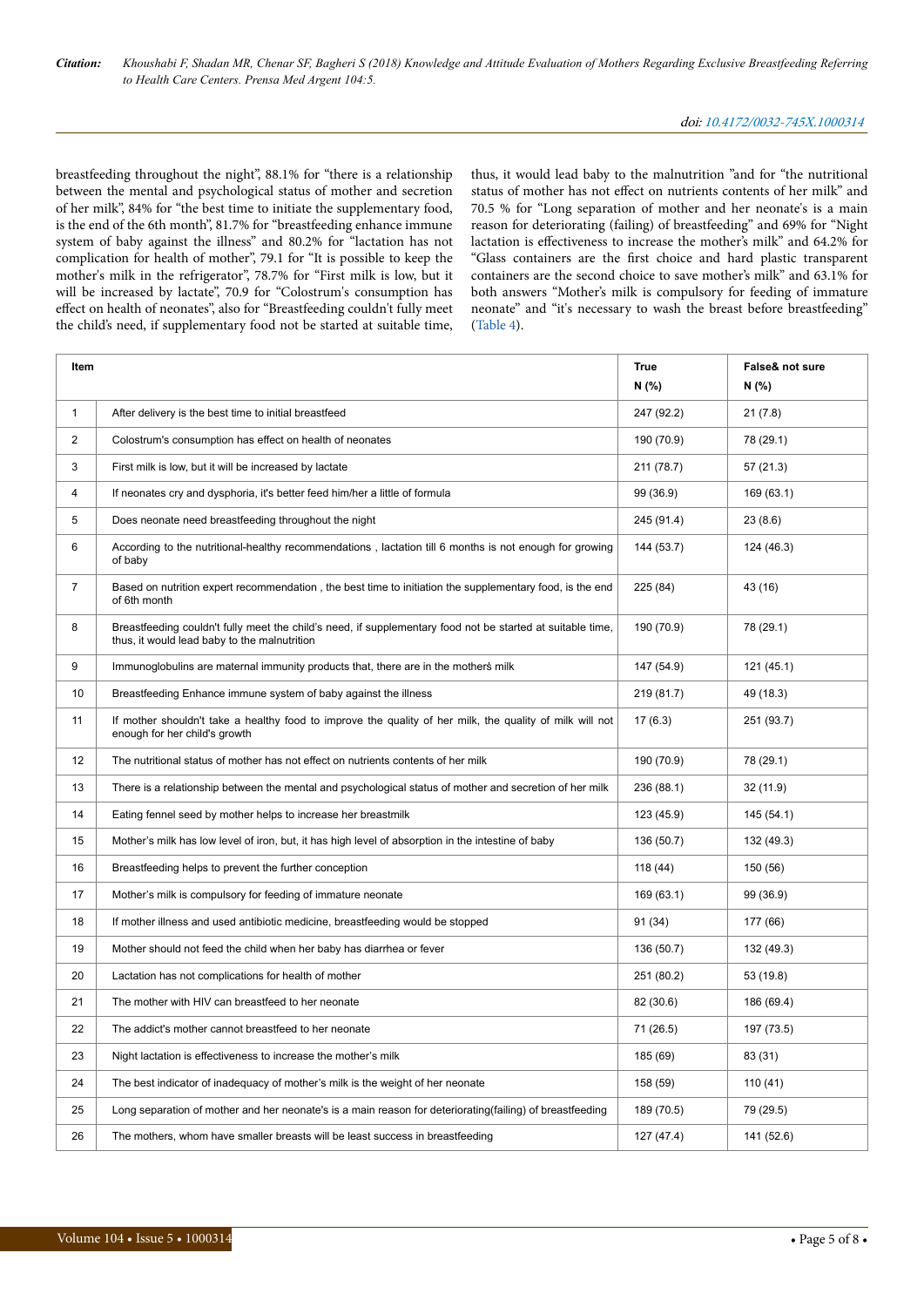<span id="page-5-0"></span>

| 27 | Lactation ability in mother has inheritable basis                                                                            | 87 (32.5)  | 181 (67.5) |
|----|------------------------------------------------------------------------------------------------------------------------------|------------|------------|
| 28 | Lactation is instinctive and doesn't require training                                                                        | 114 (42.5) | 154 (57.5) |
| 29 | Nipple cracking will be cure by sucking                                                                                      |            | 209 (87)   |
| 30 | It's necessary to wash the breast before breastfeeding                                                                       | 169 (63.1) | 99 (36.9)  |
| 31 | Glass containers are the first choice and hard plastic transparent containers are the second choice to<br>save mother's milk | 172 (64.2) | 96 (35.8)  |
| 32 | It is not possible to keep the mother's milk in the room temperature                                                         | 66 (24.6)  | 202 (75.4) |
| 33 | It is possible to keep the mother's milk in the refrigerator                                                                 | 212 (79.1) | 56 (20.9)  |
| 34 | It is possible to keep the mother's milk in the freezer for a long time                                                      | 87 (32.5)  | 181 (67.5) |

Table 4: Knowledge of participants towards exclusive breastfeeding.

Mothers' attitude towards breastfeeding showed in [Table 5.](#page-6-0) As clear, about 91% of the mothers were strongly agree that "breastfeeding is a cause of deformity of the mothers' breast", followed by 68.7% the item "breastfeeding increase mother infant bonding", then a slightly lower with percentage of 63.1 for item of "breastfed babies are healthier than formula fed babies". Followed by 59%, the item of "mothers whom,

formula fed their baby miss one of the great joys of motherhood". After that the item of "breastfeeding is more convenient than formula feeding" with percentage of 57.1% and it's followed by 54.1%for the item of "breast milk is cheaper and save money than formula" and finally item of "breastmilk is more easily digested than formula" (52.2%) ([Table 5](#page-6-0)).

|                | Item                                                                                                       | <b>Strongly</b><br>Agree N (%) | Agree<br>N(% | <b>Neutral</b><br>N(% ) | <b>Disagree</b><br>N(% ) | <b>Strongly</b><br>disagree<br>N(% ) |
|----------------|------------------------------------------------------------------------------------------------------------|--------------------------------|--------------|-------------------------|--------------------------|--------------------------------------|
| $\mathbf{1}$   | Mothers whom, formula fed their baby, miss one of<br>the great joys of motherhood                          | 158 (59)                       | 57(21.3)     | 20(7.5)                 | 12(4.5)                  | 21(7.8)                              |
| $\overline{2}$ | I feel embarrassing, when I saw a women breastfeed<br>her child in public places                           | 17(6.3)                        | 47 (17.5)    | 67(25)                  | 60 (22.4)                | 77 (28.7)                            |
| 3              | people are believed that, formula feed is more<br>acceptable than breastfeed                               | 22(8.2)                        | 48 (17.9)    | 75 (28)                 | 62(23.1)                 | 61(22.8)                             |
| 4              | Formula feed is acceptable than breast feed<br>because the father can be cooperated to feed of his<br>baby | 24(9)                          | 70 (26.1)    | 58 (21.6)               | 82 (30.6)                | 34 (12.7)                            |
| 5              | mothers milk's Benefits has continues till baby feeds<br>by its.                                           | 86 (32.1)                      | 74 (27.6)    | 52 (19.4)               | 31(11.6)                 | 25(9.3)                              |
| 6              | Breast milk is lacking in iron                                                                             | 28 (10.4)                      | 55(20.5)     | 107 (39.9)              | 49 (18.3)                | 29 (10.8)                            |
| $\overline{7}$ | Formula feeding is the best choice if the mother<br>plans to go back to work                               | 6(2.2)                         | 46 (17.2)    | 60 (22.4)               | 98 (36.6)                | 58 (21.6)                            |
| 8              | Breast milk is cheaper and save money than formula                                                         | 145(54.1)                      | 58 (21.6)    | 23(8.6)                 | 15(5.6)                  | 27(10.1)                             |
| 9              | Breast milk is more easily digested than formula                                                           | 140 (52.2)                     | 53 (19.8)    | 41 (15.3)               | 7(2.6)                   | 27(10.1)                             |
| 10             | Formula<br>feeding<br>is more<br>convenient<br>than<br>Breastfeeding                                       | 53 (19.8)                      | 45 (16.8)    | 58 (21.6)               | 73 (27.2)                | 39 (14.6)                            |
| 11             | Breastfeeding increases mother infant bonding                                                              | 184 (68.7)                     | 25(9.3)      | 22(8.2)                 | 6(2.2)                   | 31(11.6)                             |
| 12             | Breastfed babies are healthier than formula fed<br>babies                                                  | 169 (63.1)                     | 42 (15.7)    | 20(7.5)                 | 8(3)                     | 29 (10.8)                            |
| 13             | breastfeeding is more convenient than Formula<br>feeding                                                   | 153(57.1)                      | 46 (17.2)    | 28(10.4)                | 18(6.7)                  | 23(8.6)                              |
| 14             | Formula is as healthy for an infant as breast milk                                                         | 31(11.6)                       | 33(12.3)     | 84 (31.3)               | 97 (36.2)                | 23(8.6)                              |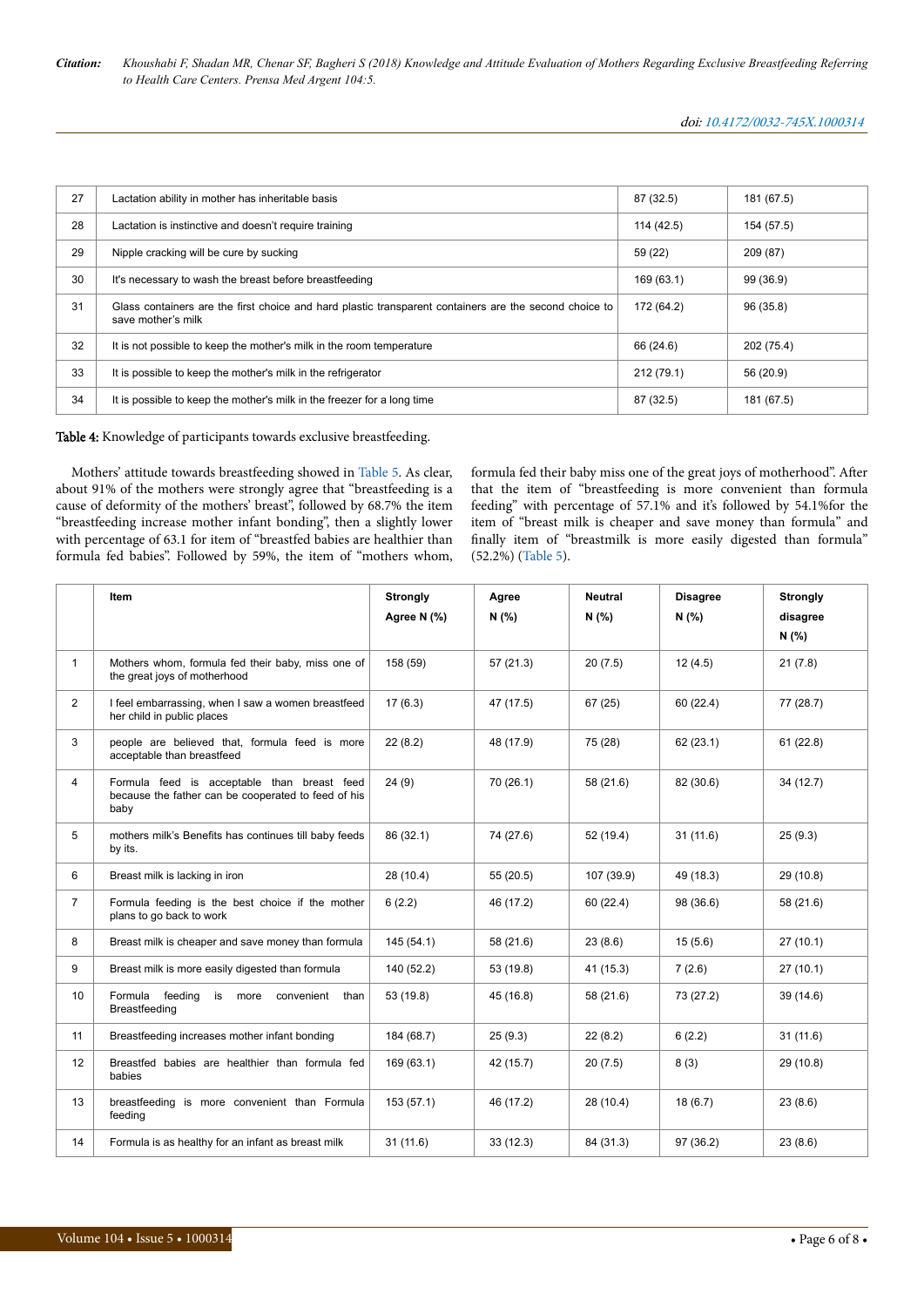<span id="page-6-0"></span>

| 15 | Breastfeeding is a cause of deformity of the mother's<br>breast | 24(91) | 68 (25.4) | 82 (30.6) | 63(23.5) | (1.6) |
|----|-----------------------------------------------------------------|--------|-----------|-----------|----------|-------|

Table 5: Attitude of participants to wards exclusive breastfeeding.

# **Discussion**

Exclusive breastfeeding is the single most effective intervention for child survival. According to the Millennium Development Goals, exclusive breastfeeding for six months is considered as one of the most effective interventions [13]. The results of current study demonstrated that, 64.6% of children used breastfeeding that was lower than Poormand et al. [9] results that was 78%. Also 39.5% of participants demonstrated had exclusive breastfeeding till 4 months after birth, and 28% had exclusive breastfeeding till end of 6 months while in Poormand et al. [9] findings, it was higher than current results (53%). Findings showed 9.7% of the subjects had low level of knowledge, 59.7% of them had a moderate level and 30.6% had high level of knowledge about breastfeeding, while Dallak et al. [14] showed the highest percent of mother's knowledge regarding breastfeeding was in moderate level, that was slightly lower than current results (59.7% vs. 47.3%) and they demonstrated that, 30.2% of participants had low level of knowledge that was higher than current results(30.2 vs. 9.7) , while 22.5% of the mothers had high level of knowledge that was lower than current findings (22.5 vs. 30.6). As mention above, the study shows that 30.6% of mothers had good knowledge towards exclusive breastfeeding which is lower than studies conducted in Gondar, Ethiopia (69.8%); Abha city, Saudi Arabia (55.3%) [15]; Calabar, Nigeria (80%) [16]; Bedele town in Ethiopia (87.3%) [17]; Hyderabad, Telangana, India (72.8%) [18]. Knowledge towards exclusive breastfeeding in current research is higher than studies conducted in Hamadan, Iran, that was 3% [19]. These differences may be related to variations in sampling technique, sociocultural and economic status participants, and healthcare delivery systems.

In the current study, the knowledge of initiation of breast feeding after birth is 92.2% which is higher than that from a study conducted in Gondar, Ethiopia that was 70%; study conducted in Mizan, Aman town of Ethiopia that was 73.3% [20]; a study conducted in Odisha which was 52.78% [21] and Tanzania which was 58.8% [22]. Нe above dissimilarities may be due to the differences of sample sizes. Knowledge of respondents on colostrum in this study is 70.9% (having good knowledge). Нis is higher than the previous study which was 54.7%.

In this study based on the attitudinal score 58.2% had a good attitude towards exclusive breastfeeding. Нe finding is lower than reports done in Gondar Ethiopia (76%); Rwanda, Kigali, which was 71.1% and in Jima town in Ethiopia that was 73.9% [23]; Mizan Aman town, which is 89.5% in Ethiopia [20]. Нe disagreement among these study results might be attributed to the dissimilarities due to the differences of study settings and may be due to methodological difference.

The mother's attitude level toward breastfeeding indicated that, 41.8% had a moderate level of attitude and 58.2% had a high attitude towards breastfeeding. While in Dallak et al. [14] study, the majority (86.1%) of the participated mothers had neutral attitude toward breastfeeding and 12.8% of mothers had positive attitude to breastfeeding and only 1.1% of the mothers had positive attitude toward formula feeding. Aghababai et al. [19] study showed, just 3% of

participants had good level of knowledge about breastfeeding and an increase observed in their knowledge of them after education (55.5%). Naseem et al. [18] in their study demonstrated that, Majority of mothers received antenatal counselling regarding benefits and management of breast feeding. Нeir results showed that, the mothers had good knowledge; attitude and practices were still prevalent in the community which needs to be addressed.

# **Conclusion**

According the current results, there is a need for programmers, which support and encourage breastfeeding at a primary level, focusing more on younger women, less well educated and those from lower socioeconomic class. So, it is suggestible that, serious practical steps have to be put in place in order to rectify resolve such a public health concern. Intensive education about breast feeding starting early in high school, during antenatal visits and through social media channels are important to provide sufficient awareness knowledge to young and expecting mothers. Other important aspects include serious support to new mothers at the postnatal wards with education and psychological support. Longer maternity leave might give working mothers more time to spend with her young infant and might encourage continuation of the already started breast feeding

#### **Acknowledgements**

Authors would like to thank all mothers, who participated in this study and without them this study would not have been accomplished. This study was extracted from B.Sc. Project, No: zbmu. 1. REC.1395.46. School of Health, Zabol University of Medical Sciences, Zabol, Iran.

## **Funding/Support**

This work supported financially by Student Research Committee, Deputy Research and Technology, Zabol University of Medical Sciences, Zabol, Iran

### **Ethical Approval**

This study was approved by the Ethics Committee of Zabol University of Medical Sciences

## **References**

- 1. [AlFahmi M \(2014\) Knowledge, attitude and practice of](https://fmresidentsresearches.wordpress.com/2016/03/13/knowledge-attitude-and-practice-of-breastfeeding-among-health-care-working-mothers-in-primary-health-care-centers-of-prince-ahmad-sector-makkah-almukarramah-saudi-arabia/) [breastfeeding among health care working mothers in primary](https://fmresidentsresearches.wordpress.com/2016/03/13/knowledge-attitude-and-practice-of-breastfeeding-among-health-care-working-mothers-in-primary-health-care-centers-of-prince-ahmad-sector-makkah-almukarramah-saudi-arabia/) [health care centers of prince ahmad sector, makkah al](https://fmresidentsresearches.wordpress.com/2016/03/13/knowledge-attitude-and-practice-of-breastfeeding-among-health-care-working-mothers-in-primary-health-care-centers-of-prince-ahmad-sector-makkah-almukarramah-saudi-arabia/) [mukarramah, saudi arabia. International J Nutri Food Res 1:](https://fmresidentsresearches.wordpress.com/2016/03/13/knowledge-attitude-and-practice-of-breastfeeding-among-health-care-working-mothers-in-primary-health-care-centers-of-prince-ahmad-sector-makkah-almukarramah-saudi-arabia/) [1-11.](https://fmresidentsresearches.wordpress.com/2016/03/13/knowledge-attitude-and-practice-of-breastfeeding-among-health-care-working-mothers-in-primary-health-care-centers-of-prince-ahmad-sector-makkah-almukarramah-saudi-arabia/)
- 2. [Faruque AS, Ahmed AM, Ahmed T, Islam MM, Hossain MI, et](https://www.researchgate.net/publication/23295859_Nutrition_Basis_for_Healthy_Children_and_Mothers_in_Bangladesh) [al.\( 2008\) Nutrition: basis for healthy children and mothers in](https://www.researchgate.net/publication/23295859_Nutrition_Basis_for_Healthy_Children_and_Mothers_in_Bangladesh) [bangladesh. J Health Population Nutri 26: 325-339.](https://www.researchgate.net/publication/23295859_Nutrition_Basis_for_Healthy_Children_and_Mothers_in_Bangladesh)
- 3. [WHO and UNICEF \(2003\) "Global strategy for infant and young](http://apps.who.int/iris/bitstream/handle/10665/42590/9241562218.pdf;jsessionid=2A30F87E3210841B0B4E8E894BB8FC7B?sequence=1) [child feeding". World Health Organization, Geneva.](http://apps.who.int/iris/bitstream/handle/10665/42590/9241562218.pdf;jsessionid=2A30F87E3210841B0B4E8E894BB8FC7B?sequence=1)